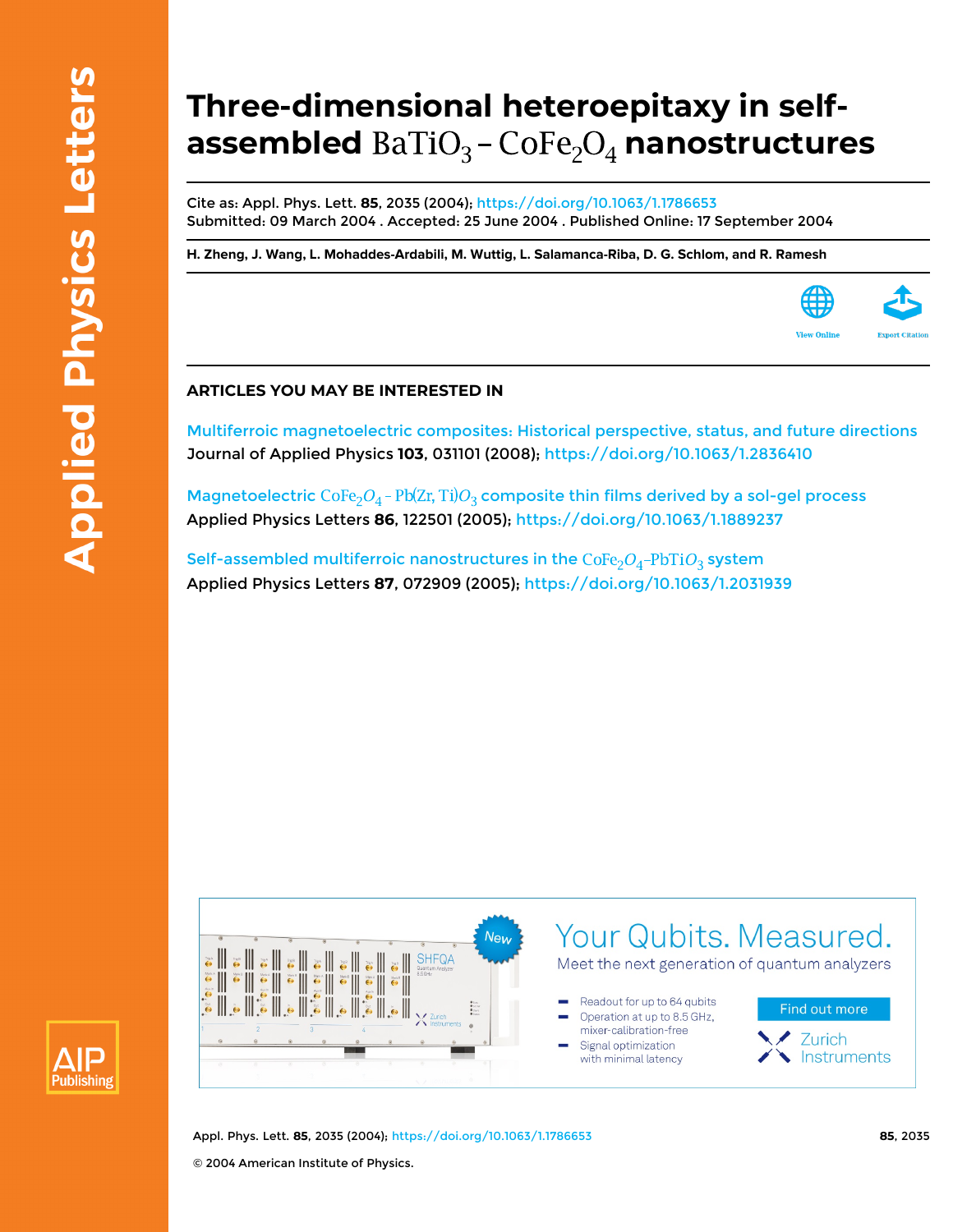## **Three-dimensional heteroepitaxy in self-assembled BaTiO3 –CoFe2O4 nanostructures**

H. Zheng,<sup>a)</sup> J. Wang, L. Mohaddes-Ardabili, M. Wuttig, and L. Salamanca-Riba

*Department of Materials Science and Engineering, University of Maryland, College Park, Maryland 20742*

D. G. Schlom

*Department of Materials Science and Engineering, Pennsylvania State University, University Park, Pennsylvania 16802*

## R. Ramesh

*Department of Materials Science and Engineering and Department of Physics, University of California, Berkeley, California 94720*

(Received 9 March 2004; accepted 25 June 2004)

Self-assembled  $BaTiO<sub>3</sub>-CoFe<sub>2</sub>O<sub>4</sub>$  complex oxide nanostructures have been synthesized by pulsed laser deposition. A single ceramic target with a molar ratio of  $0.62BaTiO<sub>3</sub> - 0.38CoFe<sub>2</sub>O<sub>4</sub>$  was used. Spinel  $\text{CoFe}_2\text{O}_4$  and perovskite BaTiO<sub>3</sub> phases spontaneously separated during heteroepitaxial growth on a single-crystal SrTiO<sub>3</sub> (001) substrate. The nanostructures are epitaxial in-plane as well as out-of-plane, with  $\text{CoFe}_2\text{O}_4$  nanopillar arrays embedded in a BaTiO<sub>3</sub> matrix. The CoFe<sub>2</sub>O<sub>4</sub> nanopillars have uniform size and spacing and nearly circular cross section. As the substrate temperature increases from 750 to 950 $^{\circ}$ C, the average diameter of the pillars increases from  $\sim$ 9 to ,70 nm. © *2004 American Institute of Physics*. [DOI: 10.1063/1.1786653]

Nanostructured materials have shown significant promise for a wide range of electronic, optoelectronic, and magnetic applications. The creation of nanostructures with uniform size and spacing in epitaxial heterostructures through self-assembly offers great potential to tailor the physical properties and explore the fabrication of new functional devices. In semiconductor systems, the growth of selfassembled strained coherent island heterostructures has been intensively studied both theoretically and experimentally. $1-3$ However, such structures have rarely been reported in complex oxide thin films. In the present work, we report on a simple yet general approach to form spinel-perovskite nanostructures by self-assembly in thin film heteroepitaxy.

The approach is based on two concepts. The first is the intrinsic similarity in crystal chemistry between perovskites and spinels, both of which are based on an octahedral oxygen coordination. This leads to crystal lattice parameters that are reasonably commensurate. The second key aspect is the fact that although many of these complex oxides can accommodate considerable cationic solid solution solubility, the perovskite/spinel system behaves like line compounds.<sup>4</sup> That is, these compounds have very little solid solubility into each other (for example, the spinel in the perovskite). These two aspects then present an interesting opportunity to create perovskite-spinel nanostructures through a spontaneous phase separation process. The two phases in the nanostructure simultaneously can be epitaxial with respect to each other as well as with respect to a common substrate [which, for example, could be a single crystal (001) perovskite]. We illustrate this concept through a prototypical example of the  $BaTiO<sub>3</sub> - CoFe<sub>2</sub>O<sub>4</sub>$  system.  $BaTiO<sub>3</sub> - CoFe<sub>2</sub>O<sub>4</sub>$  is an interesting magnetoelectric system<sup>5,6</sup> since BaTiO<sub>3</sub> is ferroelectric with large piezoelectricity and  $\text{CoFe}_2\text{O}_4$  is ferrimagnetic with large magnetostriction. We have recently reported that thin films of such a system form vertically aligned two-phase nanostructures and show strong magnetoelectric coupling of the order parameters through elastic interactions between the two phases.<sup>7</sup> At room temperature, BaTiO<sub>3</sub> has a perovskite structure with lattice parameters *a*=0.399 nm and *c*  $=0.404$  nm, while CoFe<sub>2</sub>O<sub>4</sub> has a spinel structure with a lattice parameter of  $a=0.838$  nm or approximately twice the basic building block of BaTiO<sub>3</sub>. There is a  $\sim$  5% lattice mismatch between the two structures. By selecting a suitable substrate with similar crystal structure, such as  $SrTiO<sub>3</sub>$ , we present the tantalizing possibility of heteroepitaxy in threedimensions (i.e., both in-plane as well as out-of-plane) in the film. In the present manuscript we report a detailed study of the structure of the nanocomposite as well as the growth kinetics.

The BaTiO<sub>3</sub> $-CoFe<sub>2</sub>O<sub>4</sub>$  nanostructured thin films studied in this work were deposited on  $SrTiO<sub>3</sub>$  (001) substrates using pulsed laser deposition with a KrF ( $\lambda$ =248 nm) excimer laser. A single ceramic target with molar ratio of  $0.62BaTiO<sub>3</sub> - 0.38CoFe<sub>2</sub>O<sub>4</sub>$  was used. The substrate temperature was varied in the range of 700–950°C and a dynamic chamber pressure of 100 m Torr  $O_2$  was maintained during deposition. Films with thickness of  $\sim$  400 nm were deposited at a growth rate of  $\sim$ 10 nm/min and a laser density of 1.2 J/cm<sup>2</sup> . After the deposition, the samples were cooled to room temperature in 1 atm oxygen ambient at a cooling rate of  $5^{\circ}$ C/min. The films were characterized by x-ray diffraction using Cu K $\alpha$  radiation in a Siemens D5000 four-circle diffractometer and by transmission electron microscopy (TEM) using a JEOL 4000FX operating at 300 kV.

A typical x-ray  $\theta$ -2 $\theta$  diffraction spectrum [Fig. 1(a)] shows that the film has  $(00l)$  oriented structure with high crystallinity. The spectrum contains three sets of diffraction peaks that can be assigned, respectively, to  $(00l)$  spinel  $CoFe<sub>2</sub>O<sub>4</sub>$  and (00*l*) perovskite BaTiO<sub>3</sub> in addition to (00*l*) reflections from the  $SrTiO<sub>3</sub>$  substrate. The observation of distinct peaks for  $BaTiO<sub>3</sub>$  and  $CoFe<sub>2</sub>O<sub>4</sub>$  indicates that the two

<sup>&</sup>lt;sup>a)</sup>Electronic mail: hzheng@wam.umd.edu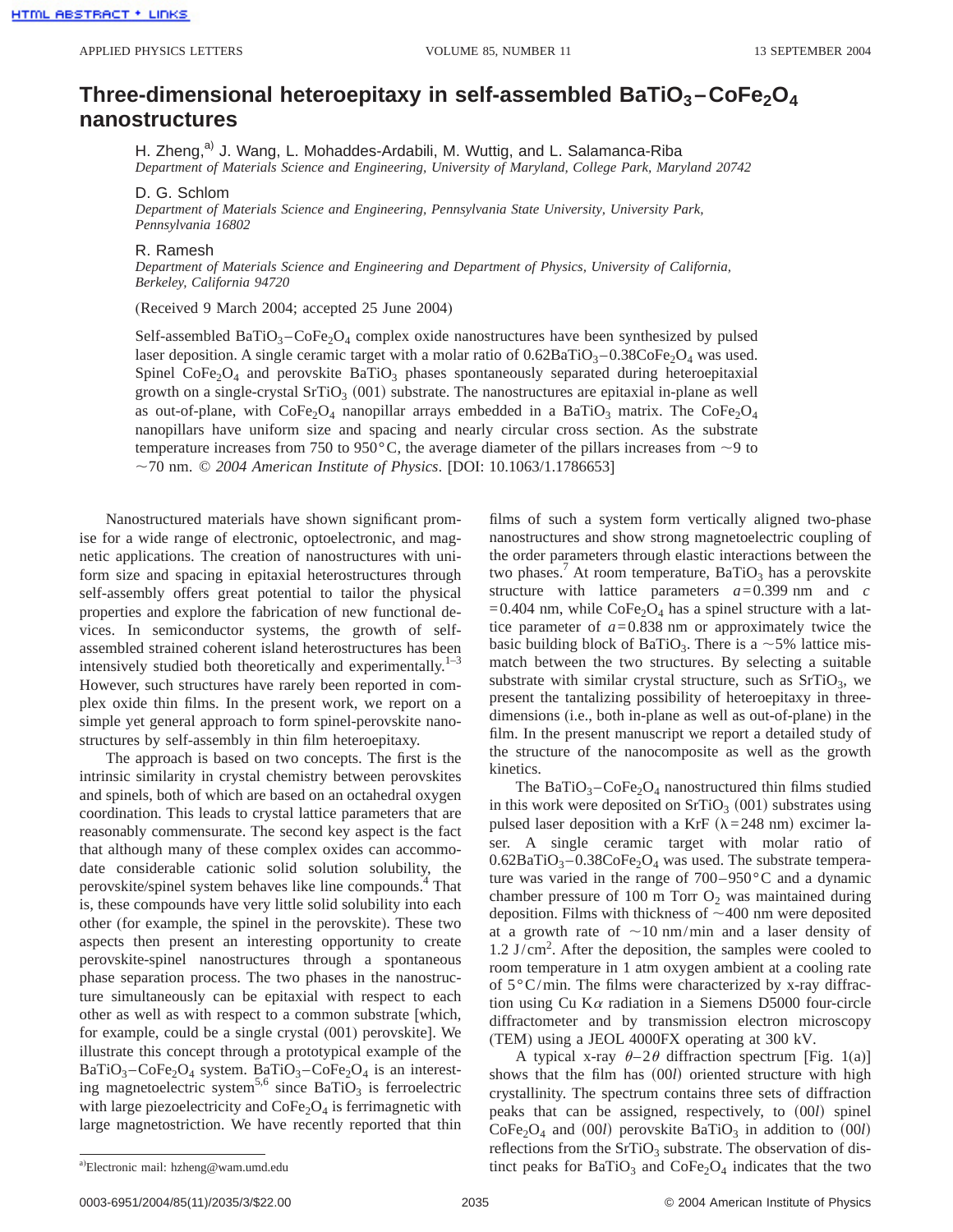



FIG. 1. (a) X-ray  $\theta$ -2 $\theta$  scan showing (00*l*) families of peaks, which can be assigned to  $\text{CoFe}_2\text{O}_4$ , BaTiO<sub>3</sub>, and the SrTiO<sub>3</sub> substrate. (b)  $\phi$ -scans using (202) reflection of BaTiO<sub>3</sub>, (404) reflection of CoFe<sub>2</sub>O<sub>4</sub>, and (202) reflection of  $SrTiO<sub>3</sub>$  substrate from the same sample.

phases coexist in the film. The  $\phi$  scans of the (202) peak for BaTiO<sub>3</sub> phase and (404) peak for  $\text{CoFe}_2\text{O}_4$  phase of the film as well as (202) peaks for the substrate are presented in Fig. 1(b). The fourfold symmetry indicates a "cube-on-cube" epitaxy of both BaTiO<sub>3</sub> and CoFe<sub>2</sub>O<sub>4</sub> on SrTiO<sub>3</sub>, as well as an in-plane epitaxy between the two phases in the film. Selected area electron diffraction patterns confirmed the epitaxial growth orientation relationship:  $[100]$ SrTiO<sub>3</sub>// $[100]$ BaTiO<sub>3</sub>// $[100]$ CoFe<sub>2</sub>O<sub>4</sub>.

Figure 2(a) is a dark field TEM image obtained using the  $\text{CoFe}_2\text{O}_4$  (130) spot from a cross-sectional sample grown at 920 $^{\circ}$ C. The image shows that the CoFe<sub>2</sub>O<sub>4</sub> phase has a columnar structure. The  $CoFe<sub>2</sub>O<sub>4</sub>$  pillars are separated by the  $BaTiO<sub>3</sub>$  matrix and extend through the whole film from the film/substrate interface to the surface (with an aspect ratio of  $\sim$ 12). It is interesting that all the pillars grow out of the matrix, forming islands that extend above the surface of the BaTiO<sub>3</sub> matrix with a height of  $10-15$  nm as can be seen in Fig. 2(b). This can be explained by the heteroepitaxial growth feature of the film. Namely, the *c* lattice parameters of BaTiO<sub>3</sub> and CoFe<sub>2</sub>O<sub>4</sub> calculated from the XRD and electron diffraction patterns are  $c = 0.404$  nm for BaTiO<sub>3</sub> and  $c$  $=0.834$  nm for CoFe<sub>2</sub>O<sub>4</sub>. There are about 990 unit cells of  $BaTiO<sub>3</sub>$  along the film growth thickness of 400 nm. We assume approximately 990/2 units of  $\text{CoFe}_2\text{O}_4$  along the pillars. Therefore, the calculated height of  $\text{CoFe}_2\text{O}_4$  pillars is  $\sim$ 412.8 nm, which is in agreement with the experimentally observed value  $(410-415 \text{ nm})$ . The high resolution TEM image in Fig. 2(c) shows that dislocations form at the interface between the  $CoFe<sub>2</sub>O<sub>4</sub>$  pillars and the BaTiO<sub>3</sub> matrix, which partially relax the lattice mismatch strain between the two phases. However, a residual strain of 0.4% in the  $\text{CoFe}_2\text{O}_4$ pillars still remains.

Figure 3(a) is a TEM plan view image taken from the sample deposited at 920 $^{\circ}$ C. It shows that the CoFe<sub>2</sub>O<sub>4</sub> nanopillars are homogeneously distributed in the  $BaTiO<sub>3</sub>$  matrix.

FIG. 2. (a) Cross-section dark field TEM image taken with  $g = [130]$  of  $CoFe<sub>2</sub>O<sub>4</sub>$  (CFO). (b) Cross-section bright field TEM image showing the outgrowth of the  $\text{CoFe}_2\text{O}_4$  nanopillars. (c) Cross-section high resolution TEM image showing dislocations formed at the interface between a  $CoFe<sub>2</sub>O<sub>4</sub>$  pillar and the BaTiO<sub>3</sub> (BTO) matrix.

The inset is the statistical size distribution of the pillars, which was calculated from a  $2\times2 \ \mu m^2$  area of the image; it shows that ~94% of the pillars are within the size range of 25–35 nm. The volume fraction of the nanopillars calculated using the plan view TEM image is about 40%, which is in agreement with the 38% fraction of  $\text{CoFe}_2\text{O}_4$  in the target. The lateral dimensions of the  $CoFe<sub>2</sub>O<sub>4</sub>$  nanopillars increase systematically with increasing growth temperature. The average size of the pillars increases from  $\sim$ 9 to  $\sim$ 70 nm as the deposition temperature increases from 750 to 950°C, respec-



FIG. 3. (a) Plan view TEM image of the film grown at 920°C with the inset of statistic size distribution of the pillars. (b) Lateral dimension of the CoFe2O4 nanopillars vs temperature. (c) In-plane high resolution TEM image of one CoFe<sub>2</sub>O<sub>4</sub> pillar embedded in the BaTiO<sub>3</sub> matrix grown at 950°C. (d) Magnified segment of the interface between the  $\text{CoFe}_2\text{O}_4$  pillar and the  $BaTiO<sub>3</sub>$  matrix from (c).